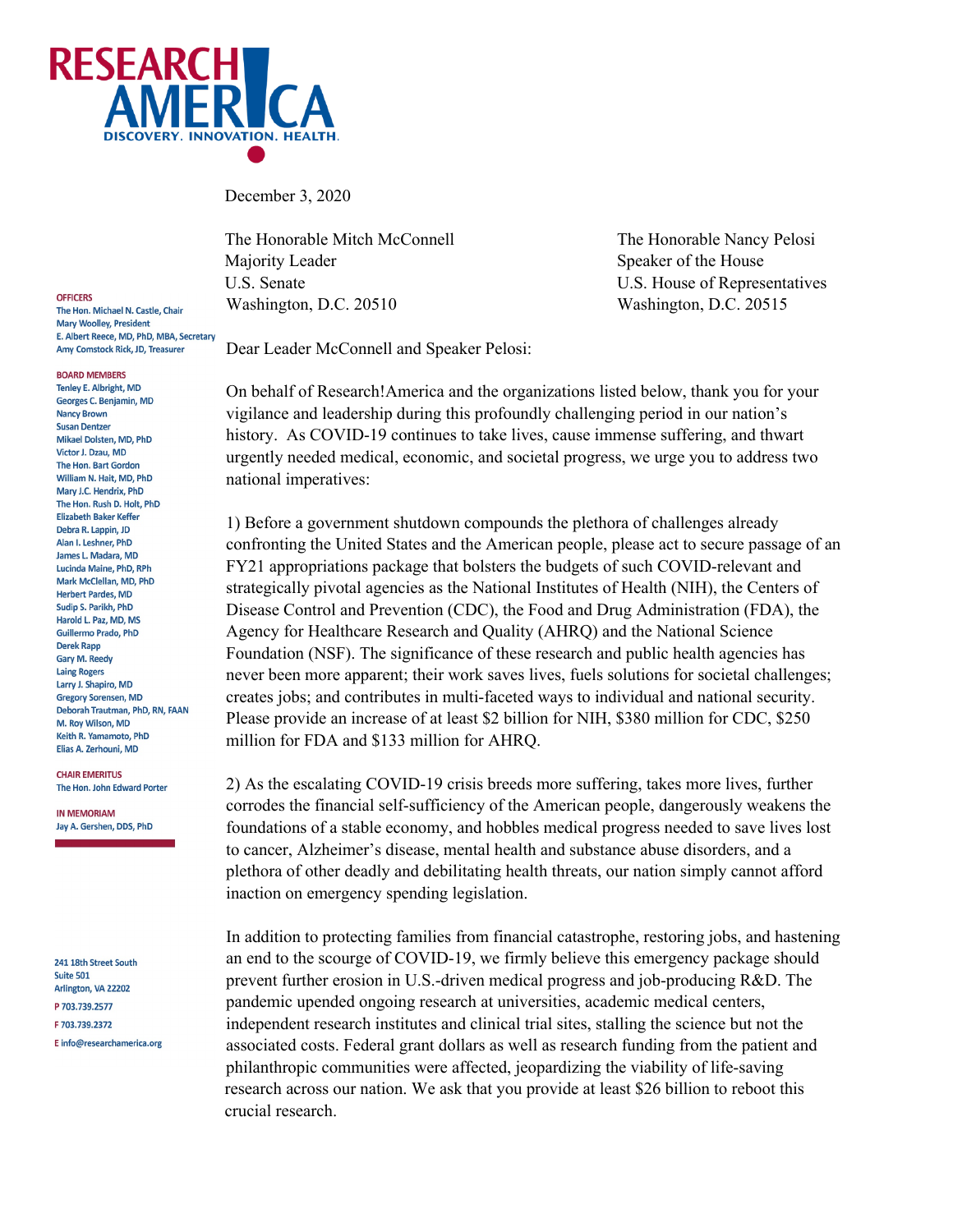When our nation invests in itself, we are unstoppable. Through your leadership, and given the reality that the wellbeing Americans and our future as a nation hang in the balance, we believe the 116th Congress can achieve passage of a robust Fiscal Year 2021 budget and vitally important emergency spending. We stand ready to support your efforts and express our profound gratitude to you and your respective staff members for your extraordinary efforts.

Sincerely,

Research!America Academy for Radiology & Biomedical Imaging Research AcademyHealth Allergy & Asthma Network Alliance for Aging Research Alliance for Stronger FDA ALS Association American Association for Dental Research American Association of Colleges of Nursing American Association of Colleges of Pharmacy American Cancer Society Cancer Action Network (ACS CAN) American College of Clinical Pharmacy American Heart Association American Institute for Medical and Biological Engineering American Physiological Society American Psychiatric Association American Psychological Association American Society for Bone and Mineral Research American Society for Pharmacology and Experimental Therapeutics American Society for Tropical Medicine & Hygiene American Society of Gene & Cell Therapy American Society of Human Genetics American Society of Nephrology Association of American Cancer Institutes Association of American Veterinary Medical Colleges Association of Anatomy, Cell Biology and Neurobiology Chairs Association of Schools and Colleges of Optometry (ASCO) Axis Advocacy Beyond Celiac Biophysical Society Burroughs Wellcome Fund Carnegie Mellon University Consortium of Universities for Global Health EveryLife Foundation for Rare Diseases Fight Colorectal Cancer FNINR Fred Hutchinson Cancer Research Center